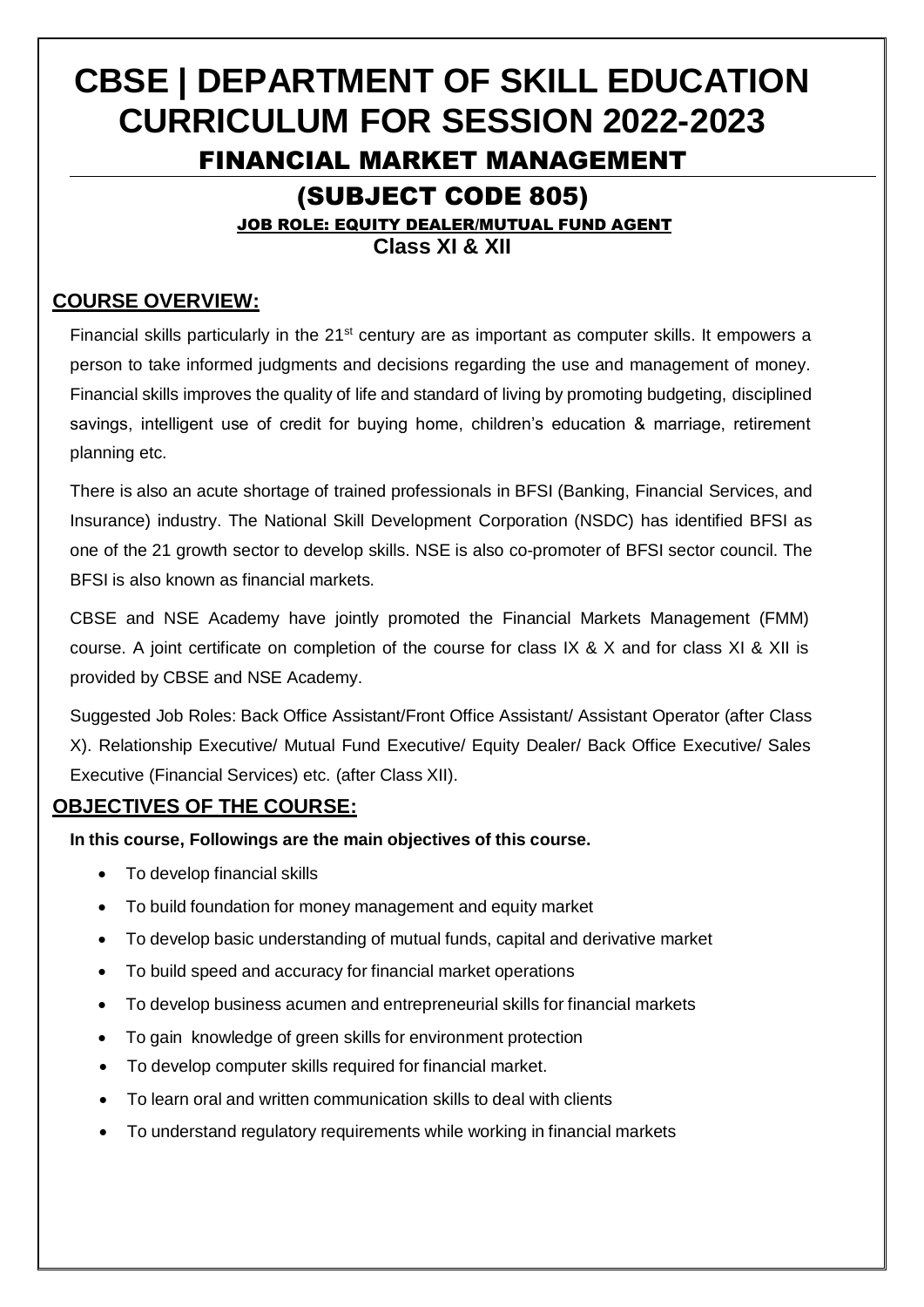#### **SALIENT FEATURES**:

- Joint Certificate NSE Academy provides industry certificates apart from CBSE and NSE Academy providing joint certificate.
- Skill Development NSE Academy helps skill development through internet based mock simulator software, NSE Learn to Trade- NLT.
- Save time Students will save up to 1 year by passing 2/4 NCFM Modules while studying FMM in CBSE schools.

### **LIST OF EQUIPMENT AND MATERIALS:**

The list given below is suggestive and an exhaustive list should be prepared by the teacher. Only basic tools, equipment and accessories should be procured by the Institution so that the routine tasks can be performed by the students regularly for practice and acquiring adequate practical experience.

Equipment's required for Computer Lab / Classroom:

- 1. Computers
- 2. LCD Projector with screen
- 3. White/Black Boards
- 4. Internet Connection
- 5. NSE Learn to Trade Software (Internet based software) to be provided by NSE Academy on enrolment of students.

## **CAREER OPPORTUNITIES:**

FMM is the career for the tech savvy young persons in the 21st century. Your office can be anywhere in the world, if you have a laptop or smart phone with internet connection. There is lifelong learning as well as earning opportunities. Students can acquire employable skills for life and virtually there is no retirement. They can be employed in Banks, Mutual Funds, Stock Market, Currency Market, Commodity Market, Teaching etc. in BFSI (Banking Financial Services & Insurance) sector.

A candidate on completion of FMM and on attaining the age of employment will be a preferred candidate (compared to general market candidates without any specific skills ) in the job roles of Back office executive, equity dealer, relationship executive, mutual fund executive, sales executive for selling financial services etc.in banks, broking firms, KPOs, asset management companies etc.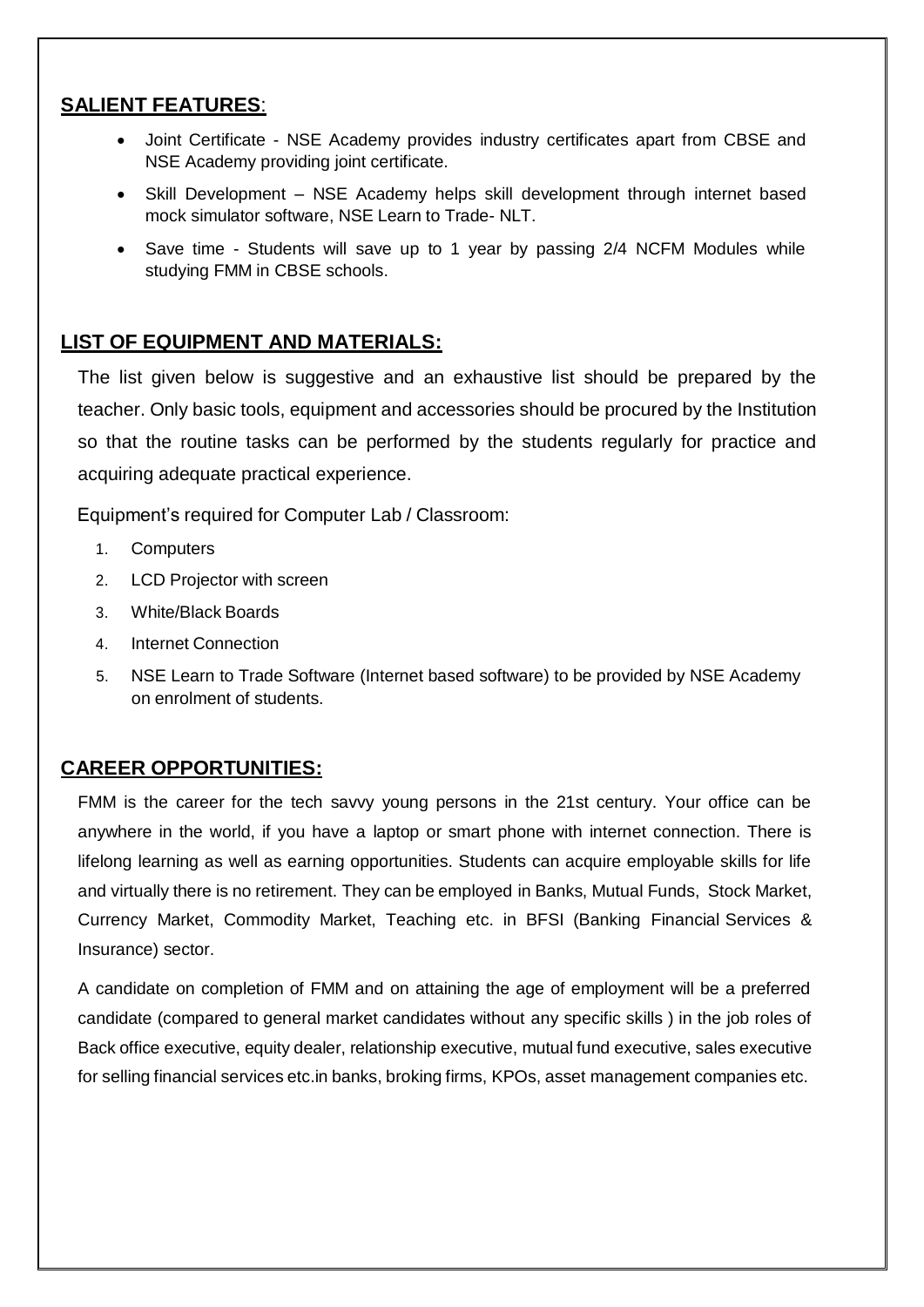- **Career opportunities –** Students can acquire employable skills for life and virtually there is no retirement. They can be employed in Banks, Mutual Funds, Stock Market, Currency Market, Commodity Market, Teaching, KPOs etc. in BFSI (Banking Financial Services & Insurance) sector.
- **Career for 21st Century –** FMM is the career for the tech savvy young persons in the 21st century. Your office can be anywhere in the world, if you have a laptop or smart phone with internet connection. There is lifelong learning as well as earning opportunities.
- **Employment potential –** A candidate on completion of FMM and on attaining the age of employment will be a preferred candidate (compared to general market candidates without any specific skills ) in the job roles of Back office executive, equity dealer, relationship executive, mutual fund executive, sales executive for selling financial services etc.in banks, broking firms, KPOs, asset management companies etc.

## **VERTICAL MOBILITY:**

Students starting from class IX can continue to study Financial Markets in CBSE till XII, and thereafter till Post Graduation in college and university. They can also get preference for admission in the same stream (Financial Markets) in Universities for BBA, B.Com and 5 years Integrated MBA in Financial Market.

CBSE Schools: School Students starting from class IX can continue to study Financial Markets Management (FMM) in CBSE till XII.

Graduation: After passing out from school, they can go for BBA (FM), B Com (FM), 5 years integrated MBA (FM) with option to leave after 3 years as BBA (FM), B.Voc (FM) or B.Voc(FS)with universities and colleges who have tie up with NSE Academy. Many universities/colleges also give preference in admission to FMM students in these courses.

Post-Graduation: A large number of universities in India also offer MBA/ M Com in(Financial Markets) in collaboration with NSE Academy.

### **CURRICULUM:**

This course is a planned sequence of instructions consisting of Units meant for developing employability and Skills competencies of students of Class XI and XII opting for Skills subject along with other subjects.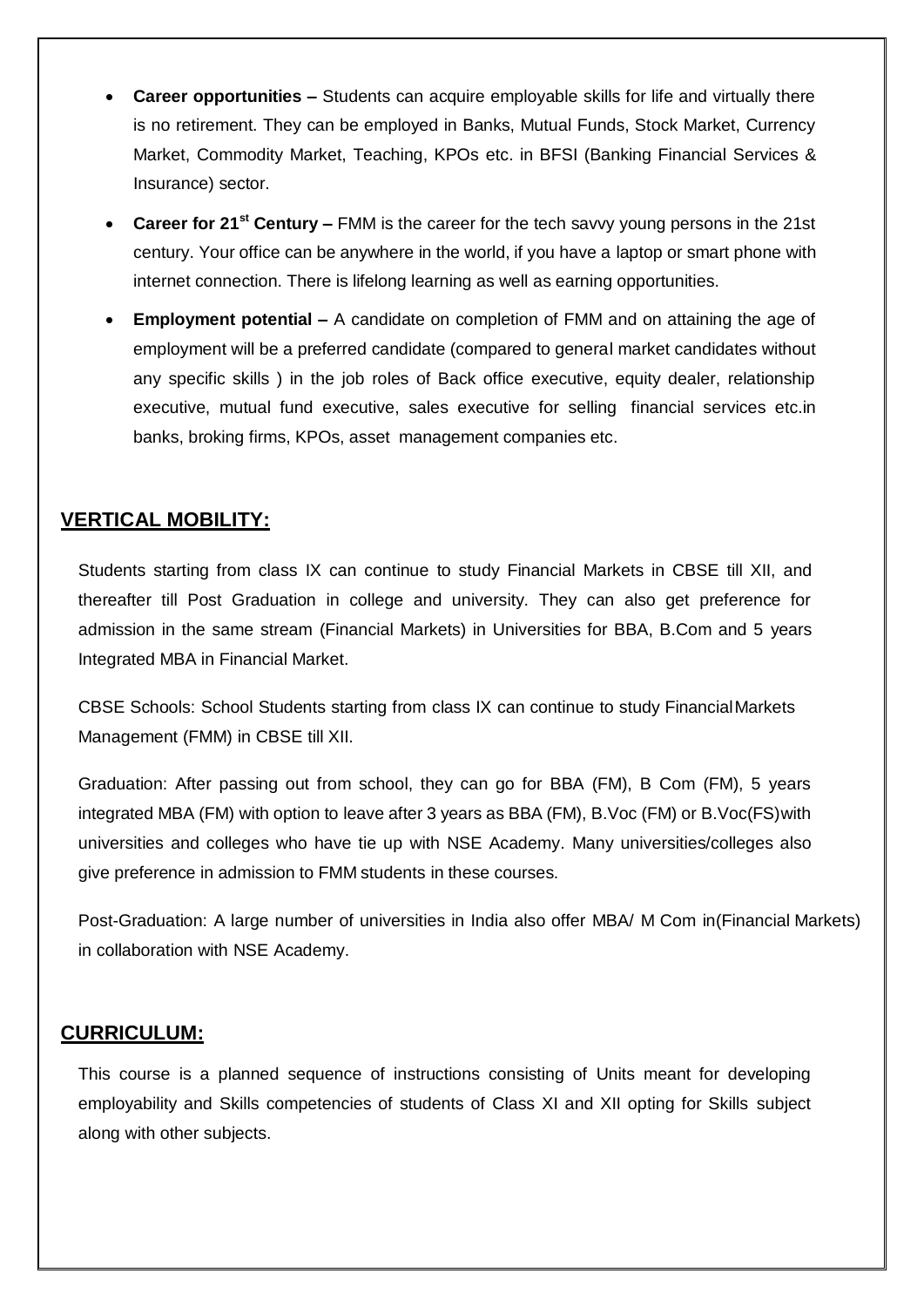## FINANCIAL MARKET MANAGEMENTXI (SUBJECT CODE 805) **Total Marks: 100 (Theory-60 + Practical-40)**

|                  | <b>UNIT</b><br>S                                                                                                   | <b>NO. OF HOURS</b><br>for Theory and<br><b>Practical</b> | <b>MAX. MARKS</b><br>for Theory<br>and Practical |
|------------------|--------------------------------------------------------------------------------------------------------------------|-----------------------------------------------------------|--------------------------------------------------|
|                  | <b>Employability Skills</b>                                                                                        |                                                           |                                                  |
|                  | Unit 1: Communication Skills-III                                                                                   | 13                                                        | $\overline{2}$                                   |
|                  | Unit 2: Self-Management Skills-III                                                                                 | 07                                                        | $\overline{2}$                                   |
| Part A           | Unit 3 : ICT Skills-III                                                                                            | 13                                                        | $\overline{2}$                                   |
|                  | Unit 4 : Entrepreneurial Skills-III                                                                                | 10                                                        | $\overline{2}$                                   |
|                  | Unit 5 : Green Skills-III                                                                                          | 07                                                        | $\overline{2}$                                   |
|                  | <b>Total</b>                                                                                                       | 50                                                        | 10                                               |
|                  | <b>Subject Specific Skills</b>                                                                                     |                                                           |                                                  |
|                  | Unit 1: Markets and Financial Instruments                                                                          | $\overline{7}$                                            | 04                                               |
|                  | Unit 2: Primary and Secondary Market                                                                               | 28                                                        | 12                                               |
|                  | Unit 3: Mutual Funds Products and Features                                                                         | 20                                                        | 08                                               |
| Part<br><u>ന</u> | Unit 4: ETFs, Debt and Liquid Funds                                                                                | 17                                                        | 06                                               |
|                  | Unit 5: Taxation and Regulations                                                                                   | 20                                                        | 08                                               |
|                  | Unit 6: Quantitative Evaluation of Mutual Fund<br><b>Schemes</b>                                                   | 28                                                        | 12                                               |
|                  | <b>Total</b>                                                                                                       | 120                                                       | 50                                               |
|                  | <b>Practical Work</b>                                                                                              |                                                           |                                                  |
|                  | Project                                                                                                            | 15                                                        | 10                                               |
| ပ                | Viva                                                                                                               | 5                                                         | 5                                                |
| Part             | <b>Practical File</b>                                                                                              | 10                                                        | 5                                                |
|                  | Demonstration of skill competency via Lab<br>Activities on NSMART software (NSE Smart<br>Equity and NSE Smart PMS) | 60                                                        | 20                                               |
|                  | <b>Total</b>                                                                                                       | 90                                                        | 40                                               |
|                  | <b>GRAND TOTAL</b>                                                                                                 | 260                                                       | 100                                              |

## **NOTE: Detailed Curriculum/ Topics to be covered under Part A: Employability Skills can be downloaded from CBSE website**.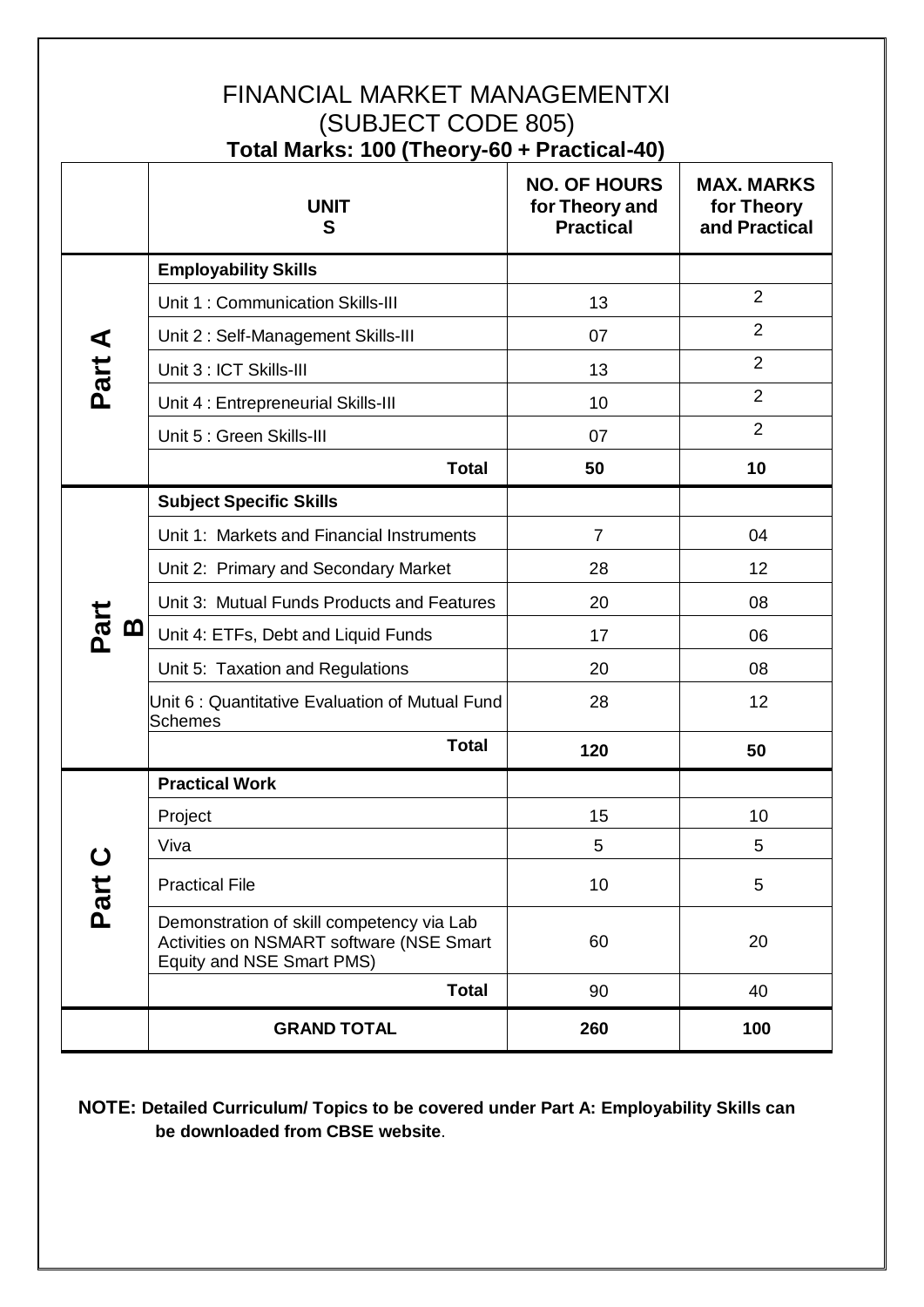## **PRACTICAL GUIDELINES FOR CLASS XI**

#### **Assessment of performance:**

The two internal examiners, assigned for the conduct and assessment of Practical Examinations each in Senior Secondary School Curriculum (Under NSQF) . Question for the viva examinations should be conducted by two examiner (both internal). Question to be more of General nature, project work or the curriculum. Investigatory Project especially those that show considerable amount of effort and originality, on the part of the student, should get suitable high marks, while project of a routine or stereotyped nature should only receive MEDIOCRE marks.

### **Procedure for Record of Marks in the Practical answer-books:**

The examiner will indicate separately marks of practical examination on the title page of the answerbooks under the following heads:-

### **Project -10 marks**

**Projects for the final practical is given below. Student may be assigned** Guidelines for Project Preparation:

#### **The final project work should encompass chapters on:**

a) Introduction,

- b) Identification of core and advance issues,
- c) Learning and understanding and Observation during the project period.

### **Viva based on Project -05 marks**

The teacher conducting the final practical examination may ask verbal questions related to the project, if any, done by the student. Alternatively, if no project has been assigned to the students, viva may be based on questions of practical nature from the field of subject as per the Curriculum

### **Practical File -05 Marks**

Students to make a power point presentation/ assignment/ practical file/ report. Instructor shall assign them any outlet to study the elements in retailing.

### **Demonstration of skill competency in Lab Activities -20 marks**

- a) NSMART set up market watch (Cash Market )
- b) NSMART order entry features
- c) NSMART Trading Features
- d) NSMART set up portfolio
- e) NSMART realized and unrealized P/L Position

#### **Student need to practice 60 hours in a FMM LAB and describe the above features of NSMART in practical.**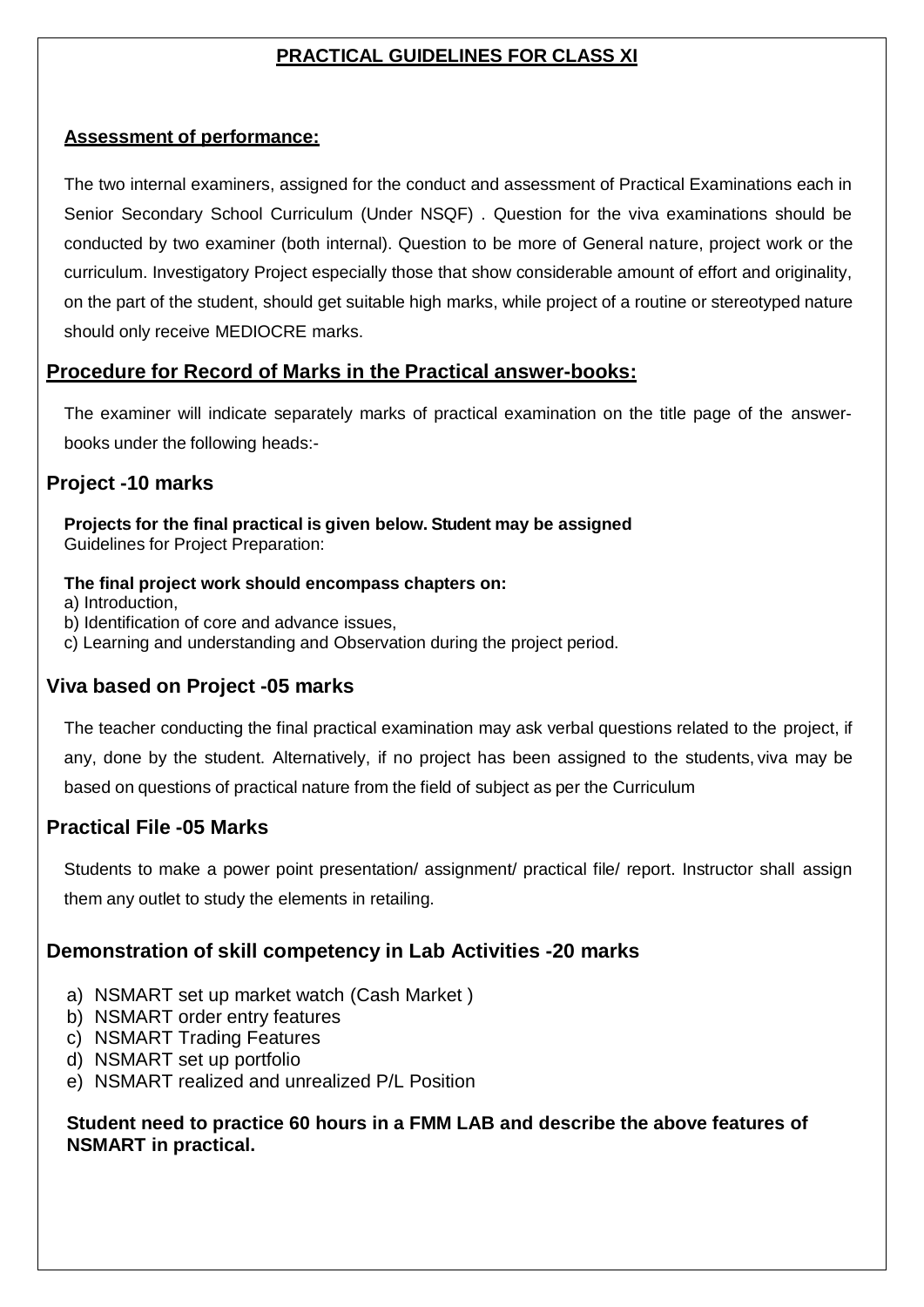## **FINANCIAL MARKET MANAGEMENTXII (SUBJECT CODE 805) Total Marks: 100 (Theory-60 + Practical-40)**

|             | <b>UNIT</b>                                                                                                    | <b>NO. OF HOURS</b><br>for Theory and<br><b>Practical</b> | <b>MAX. MARKS</b><br>for Theory and<br><b>Practical</b> |
|-------------|----------------------------------------------------------------------------------------------------------------|-----------------------------------------------------------|---------------------------------------------------------|
|             |                                                                                                                | 260                                                       | 100                                                     |
|             | <b>Employability Skills</b>                                                                                    |                                                           |                                                         |
|             | Unit 1: Communication Skills-IV*                                                                               | 13                                                        |                                                         |
| ⋖           | Unit 2: Self-Management Skills-IV                                                                              | 07                                                        | 3                                                       |
| Part        | Unit 3 : ICT Skills-IV                                                                                         | 13                                                        | 3                                                       |
|             | Unit 4 : Entrepreneurial Skills-IV                                                                             | 10                                                        | 4                                                       |
|             | Unit 5 : Green Skills-IV*                                                                                      | 07                                                        |                                                         |
|             | <b>Total</b>                                                                                                   | 50                                                        | 10                                                      |
|             | <b>Subject Specific Skills</b>                                                                                 |                                                           |                                                         |
|             | Unit 1: Introduction to Indian Securities Market<br>and Trading Membership                                     | 25                                                        | 10                                                      |
|             | Unit 2: Trading                                                                                                | 25                                                        | 10                                                      |
| m           | Unit 3: Clearing and Settlement, Legal<br>Framework                                                            | 25                                                        | 10                                                      |
| Part        | Unit 4 : Financial Statement Analysis                                                                          | 17                                                        | 08                                                      |
|             | Unit 5: Introduction to Derivatives                                                                            | 11                                                        | 04                                                      |
|             | Unit 6: Future Contracts, Mechanism and<br>Pricing                                                             | 17                                                        | 08                                                      |
|             | <b>TOTAL</b>                                                                                                   | 120                                                       | 50                                                      |
|             | <b>Practical Work</b>                                                                                          |                                                           |                                                         |
|             | <b>Project / Practical Activities</b>                                                                          | 15                                                        | 10                                                      |
| $\mathbf C$ | Viva based on Project                                                                                          | 5                                                         | 05                                                      |
| Part        | Practical File/ Report or Portfolio                                                                            | 10                                                        | 05                                                      |
|             | Demonstration of skill competency on<br><b>NSMART software (NSE Smart Equity</b><br>and NSE Smart Derivatives) | 60                                                        | 20                                                      |
|             | <b>Total</b>                                                                                                   | 90                                                        | 40                                                      |
|             | <b>GRAND TOTAL</b>                                                                                             | 260                                                       | 100                                                     |

**Note: \* marked units are to be assessed through Internal Assessment/ Student Activities. They are not to be assessed in Theory Exams**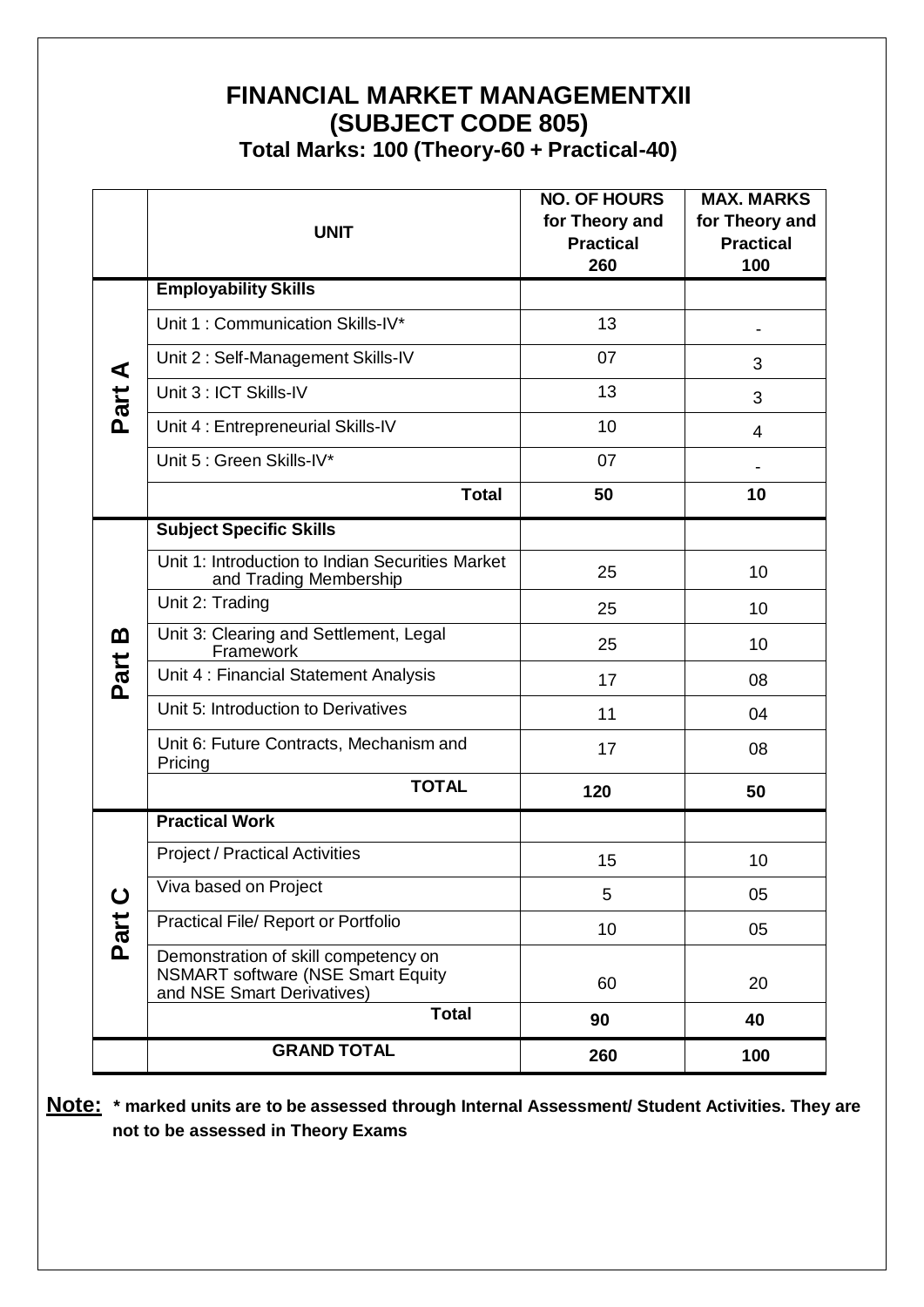#### **DETAILED CURRICULUM/TOPICS:**

#### **Part-A: EMPLOYABILITY SKILLS**

| S.<br>No. | <b>Units</b>                                               | <b>Duration in</b><br><b>Hours</b> |
|-----------|------------------------------------------------------------|------------------------------------|
|           | Unit 1: Communication Skills-IV*                           | 13                                 |
| 2.        | Unit 2: Self-management Skills-IV                          | 07                                 |
| 3.        | Unit 3: Information and Communication Technology Skills-IV | 13                                 |
| 4.        | Unit 4: Entrepreneurial Skills-IV                          | 10                                 |
| 5.        | Unit 5: Green Skills-IV*                                   |                                    |
|           | <b>TOTAL DURATION</b>                                      | 50                                 |

**Note: \* marked units are to be assessed through Internal Assessment/ Student Activities. They are not to be assessed in Theory Exams**

 **The detailed curriculum/ topics to be covered under Part A: Employability Skills can be downloadedfrom CBSE website**

#### **Part-B – SUBJECT SPECIFIC SKILLS**

| S.<br>No. | <b>Units</b>                                                               | <b>Duration in</b><br><b>Hours</b> |
|-----------|----------------------------------------------------------------------------|------------------------------------|
| 1.        | Unit 1: Introduction to Indian Securities Market and Trading<br>Membership | 25                                 |
| 2.        | Unit 2: Trading                                                            | 25                                 |
| 3.        | Unit 3: Clearing and Settlement, Legal Framework                           | 25                                 |
| 4.        | Unit 4: Financial Statement Analysis                                       | 17                                 |
| 5.        | Unit 5: Introduction to Derivatives                                        | 11                                 |
| 6.        | Unit 6: Future Contracts, Mechanism and Pricing                            | 17                                 |
|           | <b>TOTAL DURATION</b>                                                      | 120                                |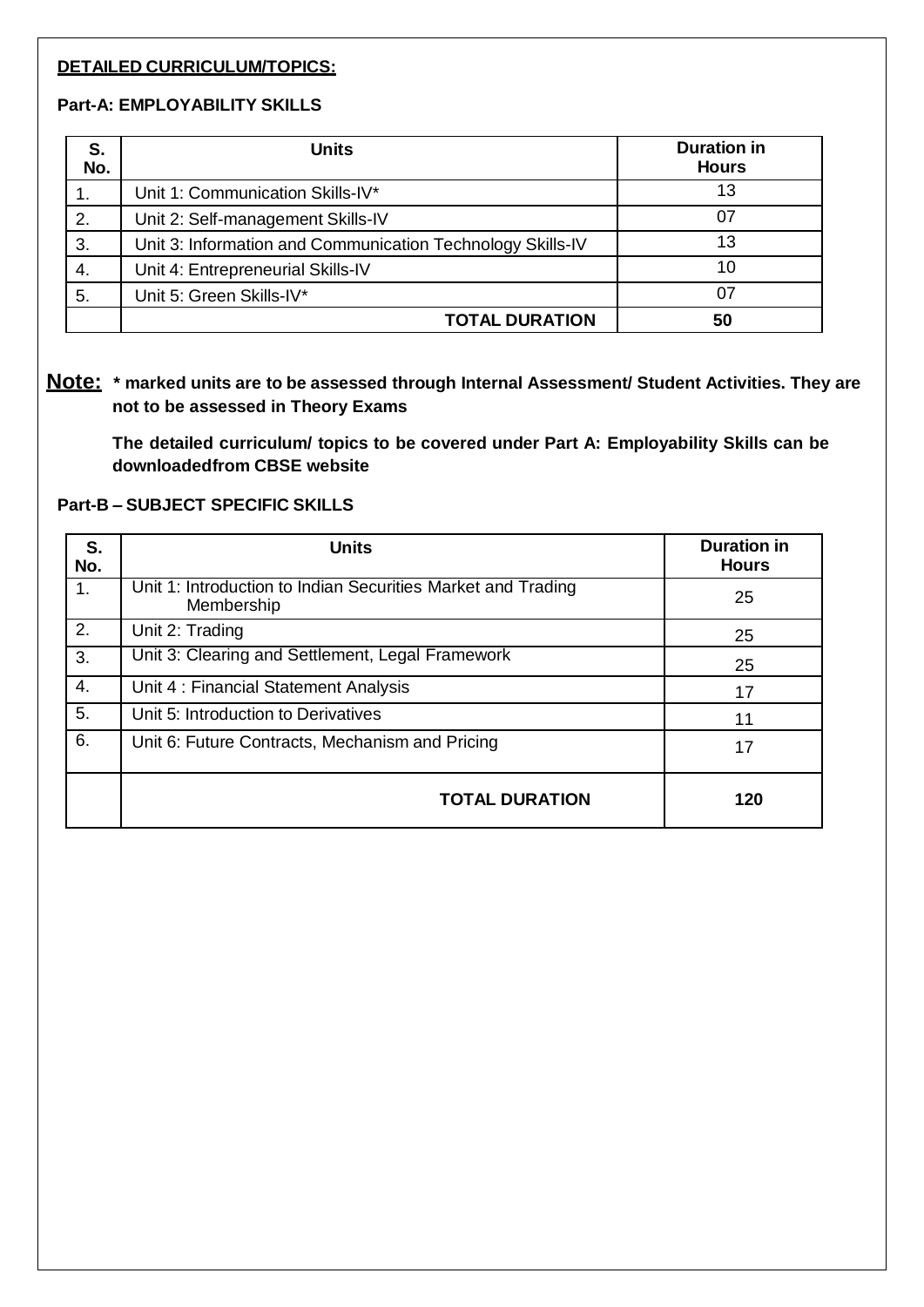## **PRACTICAL GUIDELINES FOR CLASS XII**

#### **Assessment of performance:**

The two internal examiners, assigned for the conduct and assessment of Practical Examinations each in Senior Secondary School Curriculum (Under NSQF) . Question for the viva examinations should be conducted by two examiner (both internal). Question to be more of General nature, project work or the curriculum. Investigatory Project especially those that show considerable amount of effort and originality, on the part of the student, should get suitable high marks, while project of a routine or stereotyped nature should only receive MEDIOCRE marks.

### **Procedure for Record of Marks in the Practical answer-books:**

The examiner will indicate separately marks of practical examination on the title page of the answerbooks under the following heads:-

#### **Project -10 marks**

Projects for the final practical is given below .Student may be assigned

Guidelines for Project Preparation:

#### **The final project work should encompass chapters on:**

a) Introduction,

b) Identification of core and advance issues,

c) Learning and understanding and Observation during the project period.

#### **Viva based on Project -05 marks**

The teacher conducting the final practical examination may ask verbal questions related to the project, if any, done by the student. Alternatively, if no project has been assigned to the students, viva may be based on questions of practical nature from the field of subject as per the Curriculum

### **Practical File -05 Marks**

Students to make a power point presentation/ assignment/ practical file/ report. Instructor shall assign them any outlet to study the elements in retailing.

### **Demonstration of skill competency in Lab Activities -20 marks**

- a) NSMART set up market watch (Capital and Derivative Market )
- b) NSMART order entry features (FNO)
- c) NSMART Trading Features (Future contracts)
- d) NSMART Trading Features (Option contracts)
- e) NSMART realized and unrealized P/L Position

#### **Student need to practice 60 hours in a FMM LAB and describe the above features of NSMART in practical.**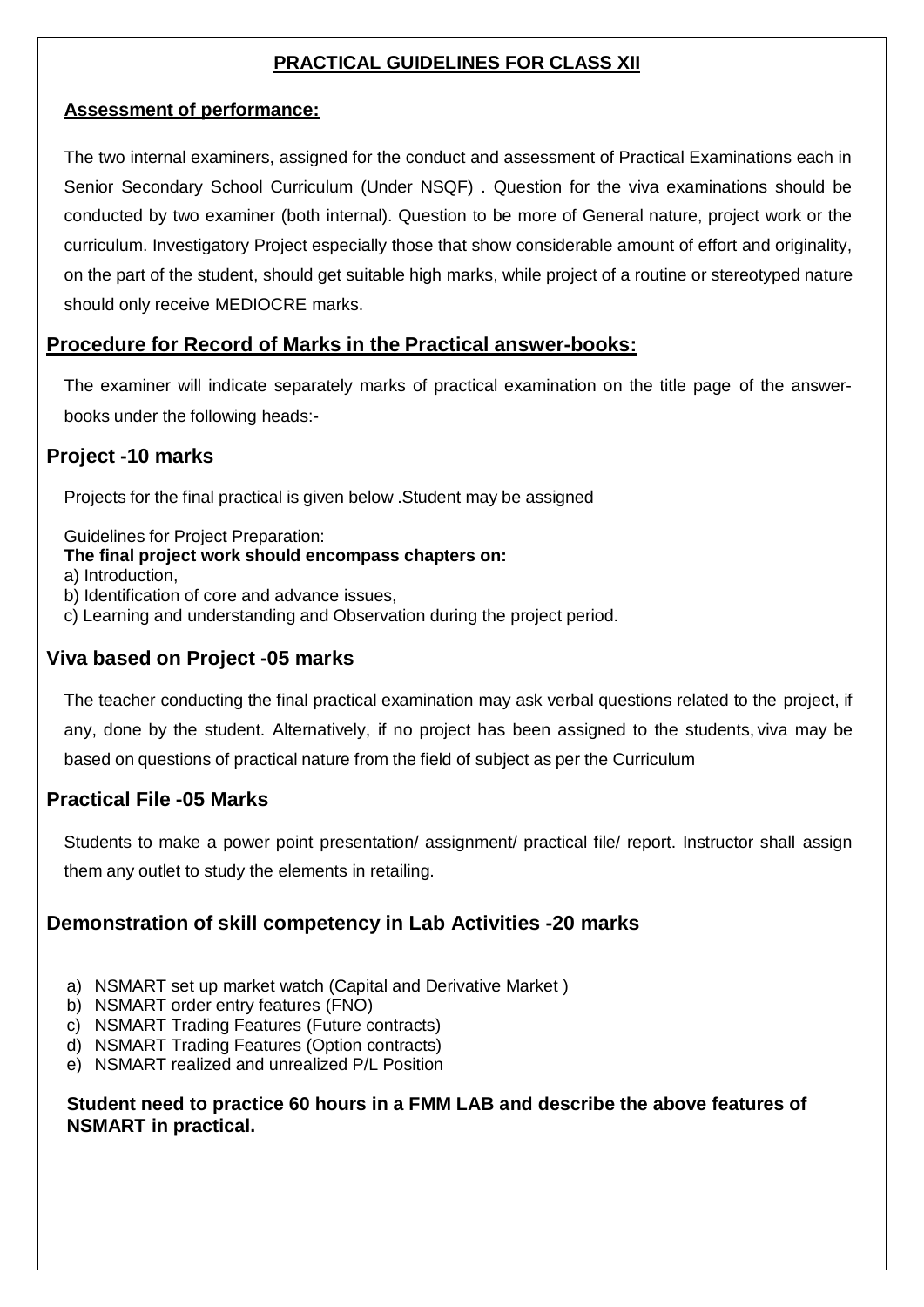| <b>SUB-UNIT</b>                                      | <b>SESSION/ ACTIVITY/ PRACTICAL</b>                                                                                                                                                                                                                                                                                                                                                                                                                                                                                                                                                                                                                                                  |  |
|------------------------------------------------------|--------------------------------------------------------------------------------------------------------------------------------------------------------------------------------------------------------------------------------------------------------------------------------------------------------------------------------------------------------------------------------------------------------------------------------------------------------------------------------------------------------------------------------------------------------------------------------------------------------------------------------------------------------------------------------------|--|
| <b>Securities Market</b><br>segments and<br>products | <b>Session-1</b><br><b>1.1 Market Segments</b><br><b>Primary Market</b><br>1.1.1<br>1.1.2<br><b>Secondary Market</b><br>1.2 Key Indicators of Securities Market<br>1.2.1<br>Index<br>1.2.2 Market Capitalisation.<br>1.2.3 Market Capitalisation Ratio<br>1.2.4 Turnover<br>1.2.5 Turnover Ratio<br><b>1.3 Products and Participants</b><br>1.3.1<br>Products<br>1.3.2 Participants<br>1.4 Market Segments and their Products<br><b>Activity</b>                                                                                                                                                                                                                                     |  |
|                                                      | Presentation on Primary and secondary<br>market, Role play, presentation on NSE<br>trading products                                                                                                                                                                                                                                                                                                                                                                                                                                                                                                                                                                                  |  |
|                                                      | <b>Session -2</b><br>1.5 Reforms in Indian Securities Markets<br><b>Creation of Market Regulator</b><br><b>Screen Based Trading</b><br><b>Reduction of Trading Cycle</b>                                                                                                                                                                                                                                                                                                                                                                                                                                                                                                             |  |
| <b>SUB-UNIT</b>                                      | <b>SESSION/ ACTIVITY/ PRACTICAL</b>                                                                                                                                                                                                                                                                                                                                                                                                                                                                                                                                                                                                                                                  |  |
|                                                      | <b>Equity Derivatives Trading</b><br>٠<br>Demutualization<br>$\bullet$<br>Dematerialization<br>$\bullet$<br><b>Clearing Corporation</b><br>٠<br><b>Investor Protection</b><br>$\bullet$<br>Globalization<br>٠<br>Launch of India VIX<br>$\bullet$<br><b>Direct Market Access</b><br>٠<br>Launch of Securities Lending &<br>$\bullet$<br><b>Borrowing Scheme</b><br>Launch of Currency Futures<br><b>ASBA: Application Supported by</b><br><b>Blocked Amount (ASBA)</b><br>Launch of Interest Rate Futures<br><b>Issue of Capital and Disclosure</b><br>Requirements (ICDR) Regulations<br>2009<br><b>Activity</b><br>ASBA project through net banking, case on<br>globalization etc. |  |
|                                                      | <b>Market Reforms</b>                                                                                                                                                                                                                                                                                                                                                                                                                                                                                                                                                                                                                                                                |  |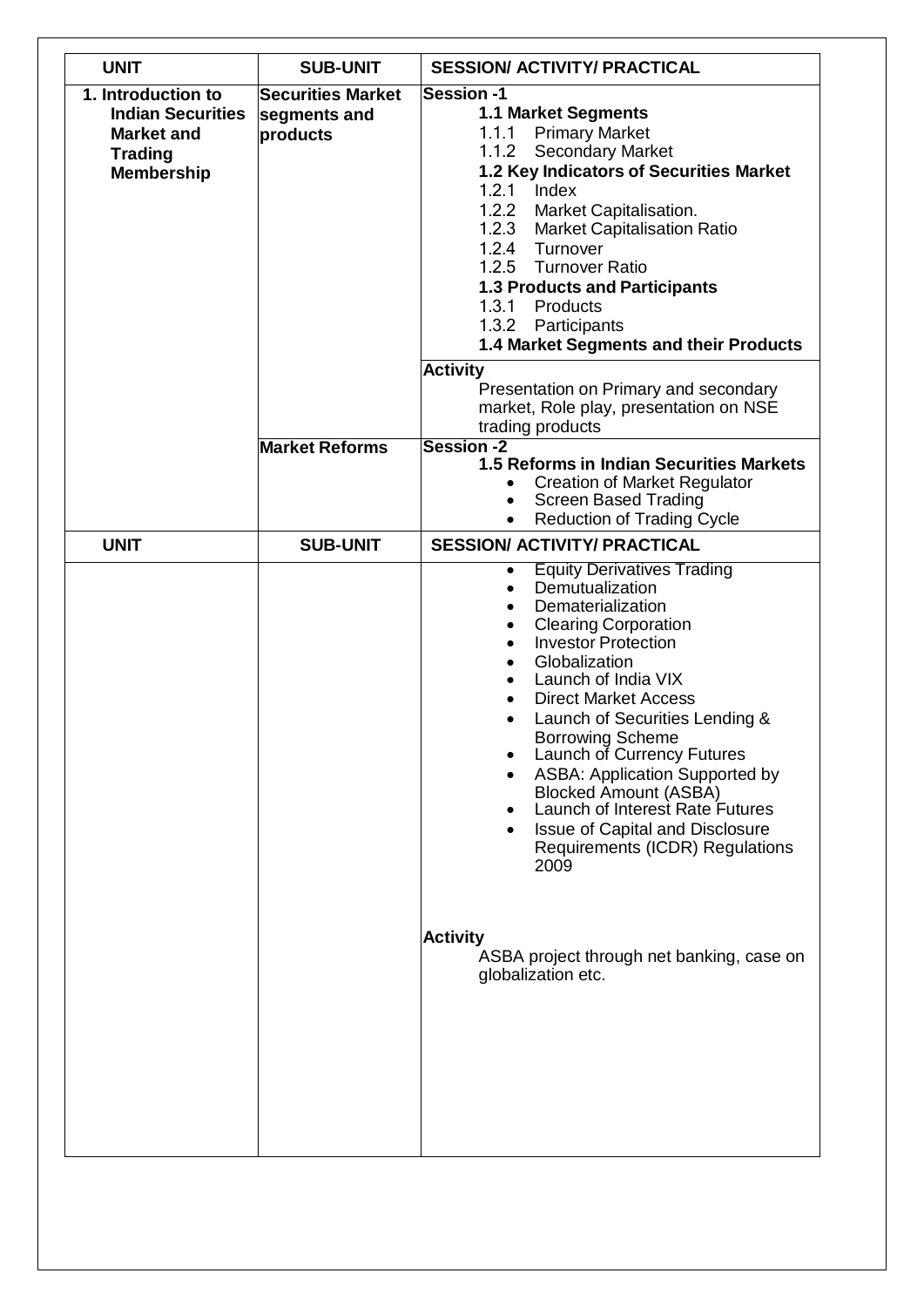| <b>Trading</b>     | Session -3      |                                                         |
|--------------------|-----------------|---------------------------------------------------------|
| <b>Memberships</b> | 1.6             | <b>Stock Brokers</b>                                    |
|                    | 1.7             | <b>NSE Membership</b>                                   |
|                    |                 | New Membership<br>1.7.1                                 |
|                    |                 | 1.7.2<br><b>Eligibility Criteria for</b>                |
|                    |                 | Membership at NSE                                       |
|                    |                 | 1.7.3<br><b>Admission Procedure for New</b>             |
|                    |                 | Membership                                              |
|                    | 1.8             | <b>Surrender of Trading membership</b>                  |
|                    | 1.9             | <b>Suspension &amp; Expulsion of</b>                    |
|                    |                 | <b>Membership</b>                                       |
|                    |                 | 1.9.1<br>Basis of Suspension of                         |
|                    |                 | Membership                                              |
|                    |                 | 1.9.2<br><b>Suspension of Business</b>                  |
|                    |                 | 1.9.3<br><b>Removal of Suspension</b>                   |
|                    |                 | 1.9.4<br><b>Consequences of Suspension</b>              |
|                    |                 | 1.9.5<br>Consequences of Expulsion                      |
|                    | 1.10            | <b>Declaration of Defaulter</b>                         |
|                    | 1.11            | <b>Authorized Persons</b>                               |
|                    | 1.12            | <b>Sub-Brokers</b>                                      |
|                    |                 | 1.12.1 Eligibility                                      |
|                    |                 | 1.12.2 Registration                                     |
|                    |                 | 1.12.3 Cancellation of Registration                     |
|                    | 1.13            | <b>Broker-Clients Relations</b>                         |
|                    |                 | 1.13.1 Client Registration                              |
|                    |                 | Documents                                               |
|                    |                 | 1.13.2 Unique Client Code (UCC)                         |
|                    |                 | 1.13.3 Margins from the Clients                         |
|                    |                 | 1.13.4 Execution of Orders                              |
|                    |                 | 1.13.5 Contract Note                                    |
|                    |                 | 1.13.6 Payments/Delivery of                             |
|                    |                 | Securities to the Clients                               |
|                    |                 | 1.13.7 Brokerage<br>1.13.8 Segregation of Bank Accounts |
|                    |                 | 1.13.9 Segregation of Demat                             |
|                    |                 | (Beneficiary)Accounts                                   |
|                    |                 | 1.14 Sub-Broker-Clients Relations                       |
|                    |                 | 1.14.1 Relationship with clients                        |
|                    |                 | 1.14.2 Contract notes                                   |
|                    |                 | 1.14.3 Securities/Funds                                 |
|                    | 1.15            | <b>Investor Service Cell and</b>                        |
|                    |                 | <b>Arbitration</b>                                      |
|                    | 1.16            | <b>Code of Advertisement</b>                            |
|                    | <b>Activity</b> |                                                         |
|                    |                 | Visit to Broker house. Role play,                       |
|                    |                 | Quiz contest and presentation on                        |
|                    |                 | the operations of Broke House                           |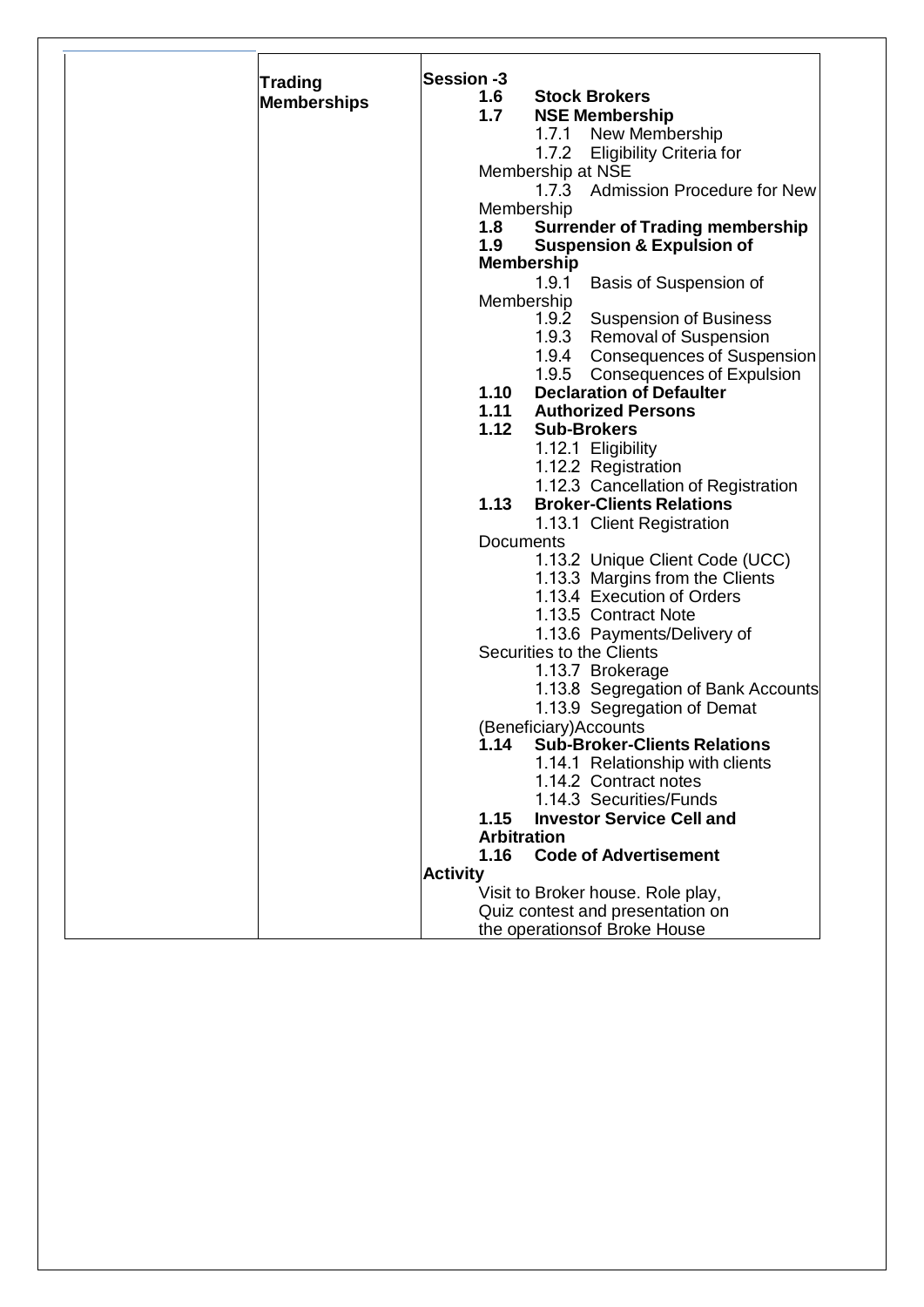| <b>UNIT</b> | <b>SUB-UNIT</b>                                          | <b>SESSION/ ACTIVITY/ PRACTICAL</b>                                                                                                                                                                                                                                                                                                                                                                                                                                                                                                              |
|-------------|----------------------------------------------------------|--------------------------------------------------------------------------------------------------------------------------------------------------------------------------------------------------------------------------------------------------------------------------------------------------------------------------------------------------------------------------------------------------------------------------------------------------------------------------------------------------------------------------------------------------|
| 2. Trading  | Overview of<br><b>Trading network</b><br>and NEAT Screen | <b>Session-1</b><br>Introduction<br>2.1<br>2.2<br><b>NEAT System</b><br>2.3<br><b>Market Types</b><br>2.4<br><b>Trading System Users Hierarchy</b><br>2.5<br><b>Local Database</b><br>2.6<br><b>Market Phases</b><br>2.7<br>Logging On<br>2.8<br>Log Off / Exit from the Application<br>2.9<br><b>NEAT Screen</b><br><b>Activity</b><br>Presentation on NEAT Screen, visit to broker<br>house, discussion on market phases and its<br>operations.                                                                                                |
|             | <b>Inquiry Screens</b>                                   | <b>Session -2</b><br>2.10<br><b>Invoking an Inquiry Screen</b><br>Market Watch<br><b>Security Descriptor</b><br><b>Previous Trades</b><br><b>Outstanding Orders</b><br><b>Activity Log</b><br>Order Status<br><b>Snap Quote</b><br><b>Market Movement</b><br>Market Inquiry<br>Auction Inquiry<br>Security / Portfolio List<br>Multiple Index Broadcast and Graph<br>Online Backup<br><b>Basket Trading</b><br><b>Buy Back Trades</b><br><b>Activity</b><br><b>NEAT Screen Key Features, NSMART</b><br>Trading Features, Trading Techniques etc. |
|             | <b>Order Management Session -3</b>                       | 2.11 Order Managed on NEAT<br>2.11.1 Entering Orders<br>2.11.2 Order Modification<br>2.11.3 Order Cancellation<br>2.11.4 Order Matching<br>2.12<br><b>Internet Broking</b><br><b>Co-location</b><br>2.13<br><b>Wireless Application Protocol</b><br>2.14<br>Ch-2 Trading (Session-3) from page No.56<br><b>Entering order to Page No.65 till WAP</b>                                                                                                                                                                                             |

**Note: \* marked units are to be assessed through Internal Assessment/ Student Activities. They are not to be assessed in Theory Exams**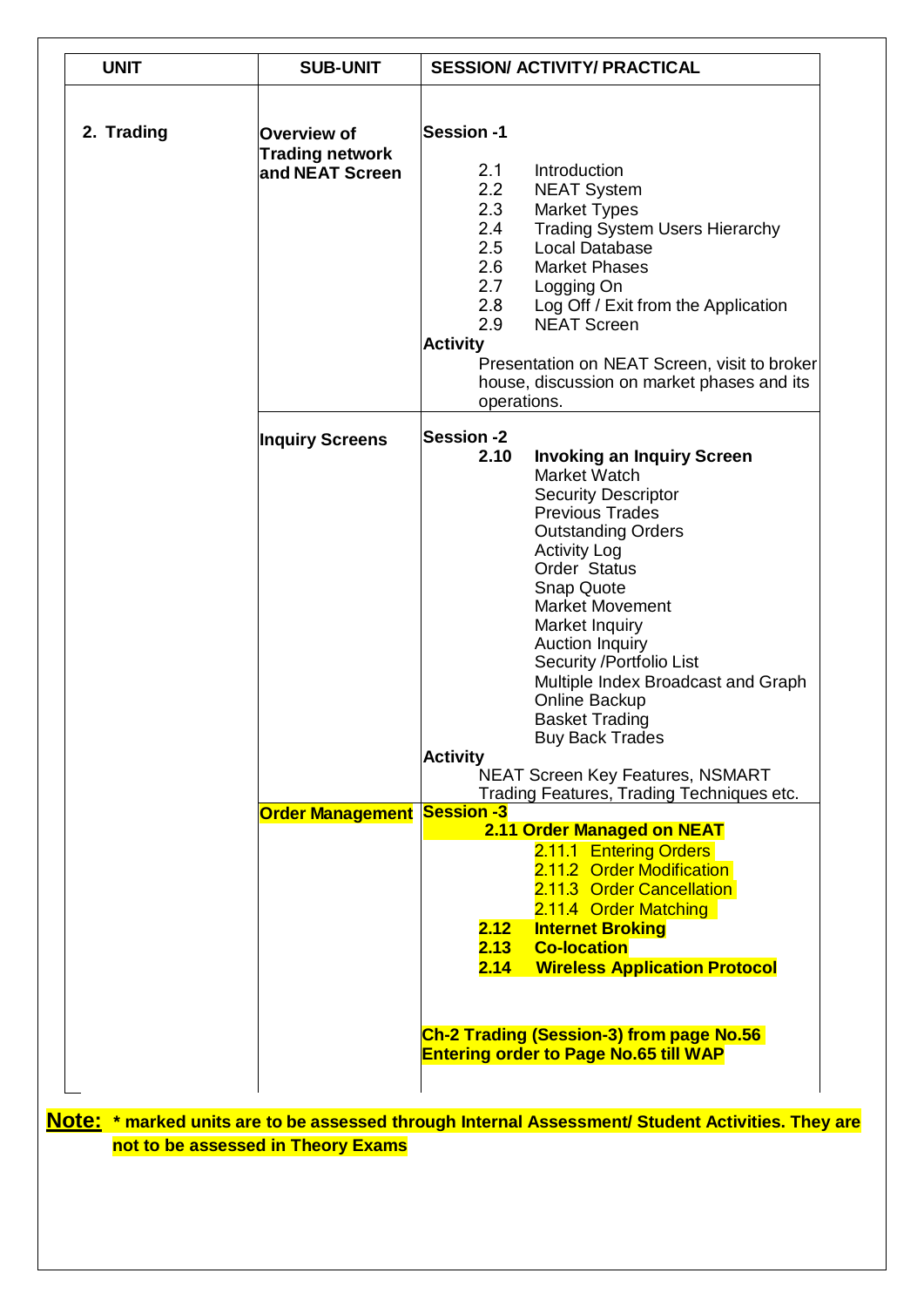| <b>UNIT</b>            | <b>SUB-UNIT</b>        | <b>SESSION/ ACTIVITY/ PRACTICAL</b>                                                  |
|------------------------|------------------------|--------------------------------------------------------------------------------------|
| 3. Clearing,           | <b>Clearing and</b>    | <b>Session-1</b>                                                                     |
| <b>Settlement and</b>  | Settlement             | 3.1<br><b>Introduction</b>                                                           |
| <b>Legal Framework</b> |                        | 3.2<br>Key terminologies used in Clearing and                                        |
|                        |                        | <b>Settlement Process</b>                                                            |
|                        |                        | 3.3<br><b>Transaction Cycle</b>                                                      |
|                        |                        | 3.4<br><b>Settlement Agencies</b>                                                    |
|                        |                        | 3.5<br><b>Clearing and Settlement Process</b>                                        |
|                        |                        | 3.5.1 Clearing Process                                                               |
|                        |                        | 3.5.2 Settlement Process                                                             |
|                        |                        | 3.5.3 Settlement Cycle<br><b>Securities and Funds Settlement</b>                     |
|                        |                        | 3.6<br>3.6.1 Securities Settlement                                                   |
|                        |                        | 3.6.2 Funds Settlement                                                               |
|                        |                        | 3.7<br><b>Shortages Handling</b>                                                     |
|                        |                        | 3.7.1 Valuation Prices                                                               |
|                        |                        | 3.7.2 Close-out Procedures                                                           |
|                        |                        | <b>Activity</b>                                                                      |
|                        |                        | Practical Presentation on T to T+2 Trading                                           |
|                        |                        | Process, Presentation and Project on Settlement                                      |
|                        |                        | Process                                                                              |
|                        |                        | <b>Session-2</b>                                                                     |
|                        | <b>Risk Management</b> | <b>3.9 Risk Management</b>                                                           |
|                        | and Reports            | <b>Capital Adequacy Requirements</b><br>3.9.1                                        |
|                        |                        | 3.9.2 Margins                                                                        |
|                        |                        | 3.9.3 On-Line Exposure Monitoring                                                    |
|                        |                        | 3.9.4 Off-line Monitoring                                                            |
|                        |                        | 3.9.5 Index-based Market-wide Circuit                                                |
|                        |                        | <b>Breakers/Price Bands for Securities</b>                                           |
|                        |                        | 3.9.6 Settlement Guarantee Mechanism<br>3.10 International Securities Identification |
|                        |                        | <b>Number</b>                                                                        |
|                        |                        | <b>Activity</b>                                                                      |
|                        |                        | Margin Calculation, Role Play on Trade                                               |
|                        |                        | monitoring                                                                           |
|                        |                        | Session -3                                                                           |
|                        | Legal Framework        | <b>SEBI (Intermediaries) Regulations, 2008</b><br>3.11                               |
|                        |                        | 3.12<br><b>SEBI (Prohibition of Insider Trading)</b>                                 |
|                        |                        | Regulations, 2015                                                                    |
|                        |                        | 3.12.1 Prohibition on Dealing, Communicating or                                      |
|                        |                        | Counselling (Chapter)                                                                |
|                        |                        | 3.12.2 Investigation (Chapter III)                                                   |
|                        |                        | 3.12.3 Disclosures and Internal Procedure for                                        |
|                        |                        | Prevention of Insider Trading                                                        |
|                        |                        | 3.13 SEBI (Prohibition of fraudulent and                                             |
|                        |                        | <b>Trade Practices relating to securities</b><br>Unfair<br>market) Regulations, 2003 |
|                        |                        | 3.13.1 Prohibition of Certain Dealings in                                            |
|                        |                        | <b>Securities</b>                                                                    |
|                        |                        | 3.13.2 Prohibition of Manipulative, Fraudulent and                                   |
|                        |                        | <b>Unfair Trade Practices</b>                                                        |
|                        |                        | The Depositories Act, 1996<br>3.14                                                   |
|                        |                        | <b>Activity</b>                                                                      |
|                        |                        | Role Play on Insider Trading, Presentation on                                        |
|                        |                        | Unfair Trade Practices, Visit to Depositary                                          |
|                        |                        | Participants (DP) House                                                              |
|                        |                        |                                                                                      |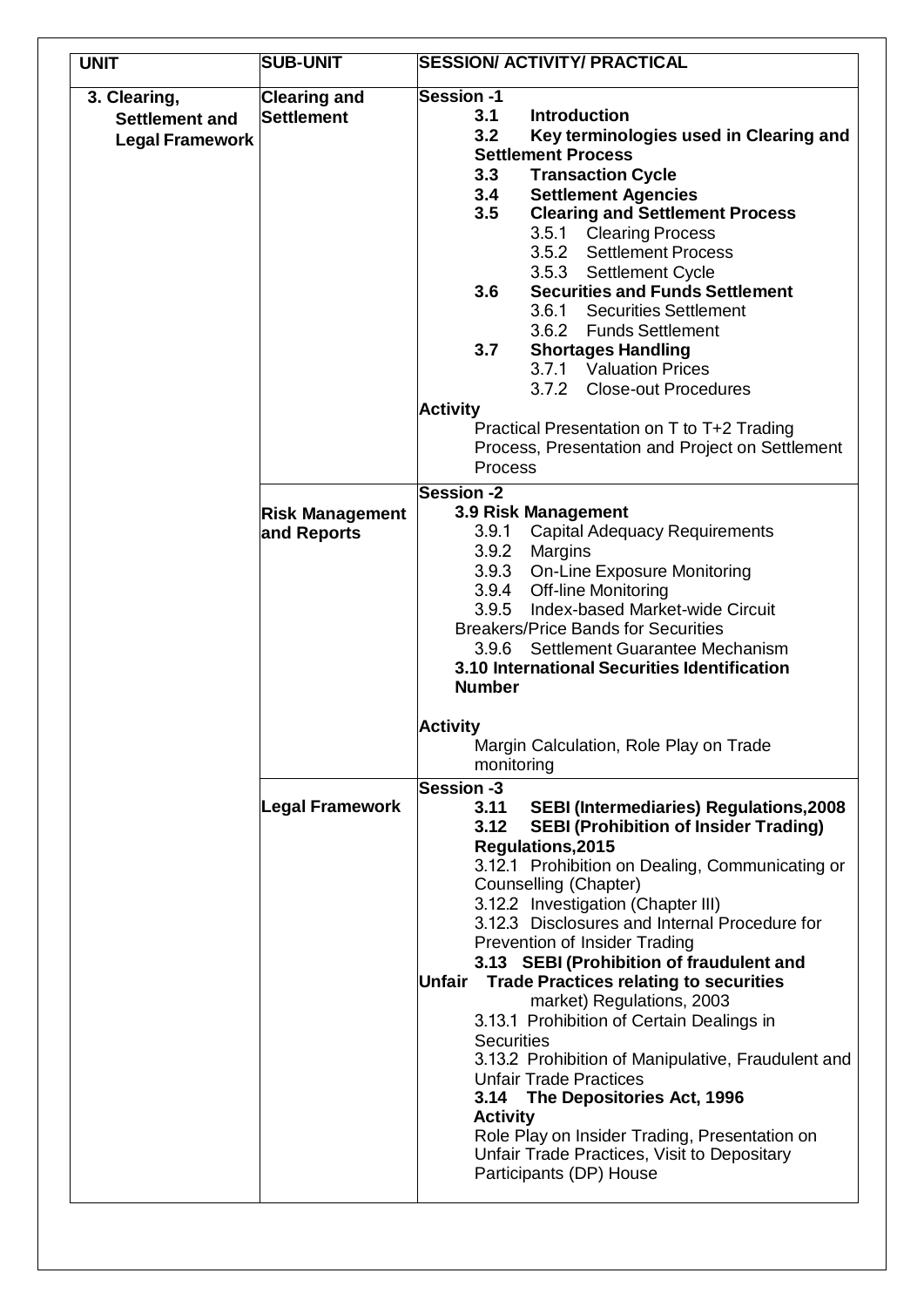| <b>UNIT</b>                                           | <b>SUB-UNIT</b>                                                         | <b>SESSION/ ACTIVITY/ PRACTICAL</b>                                                                                                                                                                                                                                                                                                                                                     |
|-------------------------------------------------------|-------------------------------------------------------------------------|-----------------------------------------------------------------------------------------------------------------------------------------------------------------------------------------------------------------------------------------------------------------------------------------------------------------------------------------------------------------------------------------|
| 4. Financial Statement Overview on<br><b>Analysis</b> | Financial<br>Statement<br><b>Analysis</b>                               | <b>Session-1</b><br><b>4.1 CONCEPTS &amp; MODES OF ANALYSIS</b><br>4.1 .1 What is Simple Interest?<br>4.1.2 What is Compound Interest<br>4.1.3 What is meant by the Time Value of<br>Money?<br>4.1.4 How to go about systematically<br>analyzing a company?                                                                                                                             |
|                                                       | <b>Ratio Analysis</b><br>and its types                                  | <b>Session -2</b><br><b>4.2 Ratio Analysis</b><br>4.2.1 Liquidity ratios<br>4.2.2 Leverage/Capital<br>structure Ratios<br>4.2.3 Profitability Ratio                                                                                                                                                                                                                                     |
| 5. Introduction to<br><b>Derivatives</b>              | Overview on<br><b>Derivatives</b>                                       | <b>Session -1</b><br>5.1 Types of Derivative Contracts<br>5.2 Basic Derivatives<br>5.3 History of Financial Derivatives Markets<br>5.4 Participants in a Derivative Market<br>5.5 Economic Function of the<br><b>Derivative Market</b><br><b>Activity</b><br>Presentation on Derivatives Market history and its<br>Products, Discussion on various economics<br>function of derivatives |
|                                                       | <b>Understanding</b><br><b>Interest Rates and</b><br>index significance | <b>Session-2</b><br>5.6 Understanding Interest Rates<br>5.7 Understanding the Stock Index<br>5.8 Economic Significance of<br><b>Index Movements</b><br><b>Activity</b><br>Calculate interest rates, Discuss and Design Micro and<br>Macro Factors of index movements                                                                                                                    |
|                                                       | <b>Index</b><br><b>Constructions</b><br>and its<br><b>Attributes</b>    | <b>Session-3</b><br>5.9 Index Construction<br>5.10 Desirable Attributes of An Index<br>5.11 Applications of index<br><b>Activity</b><br>Understand that how Indian stock market index<br>calculate, presentation on index and its<br>applications                                                                                                                                       |